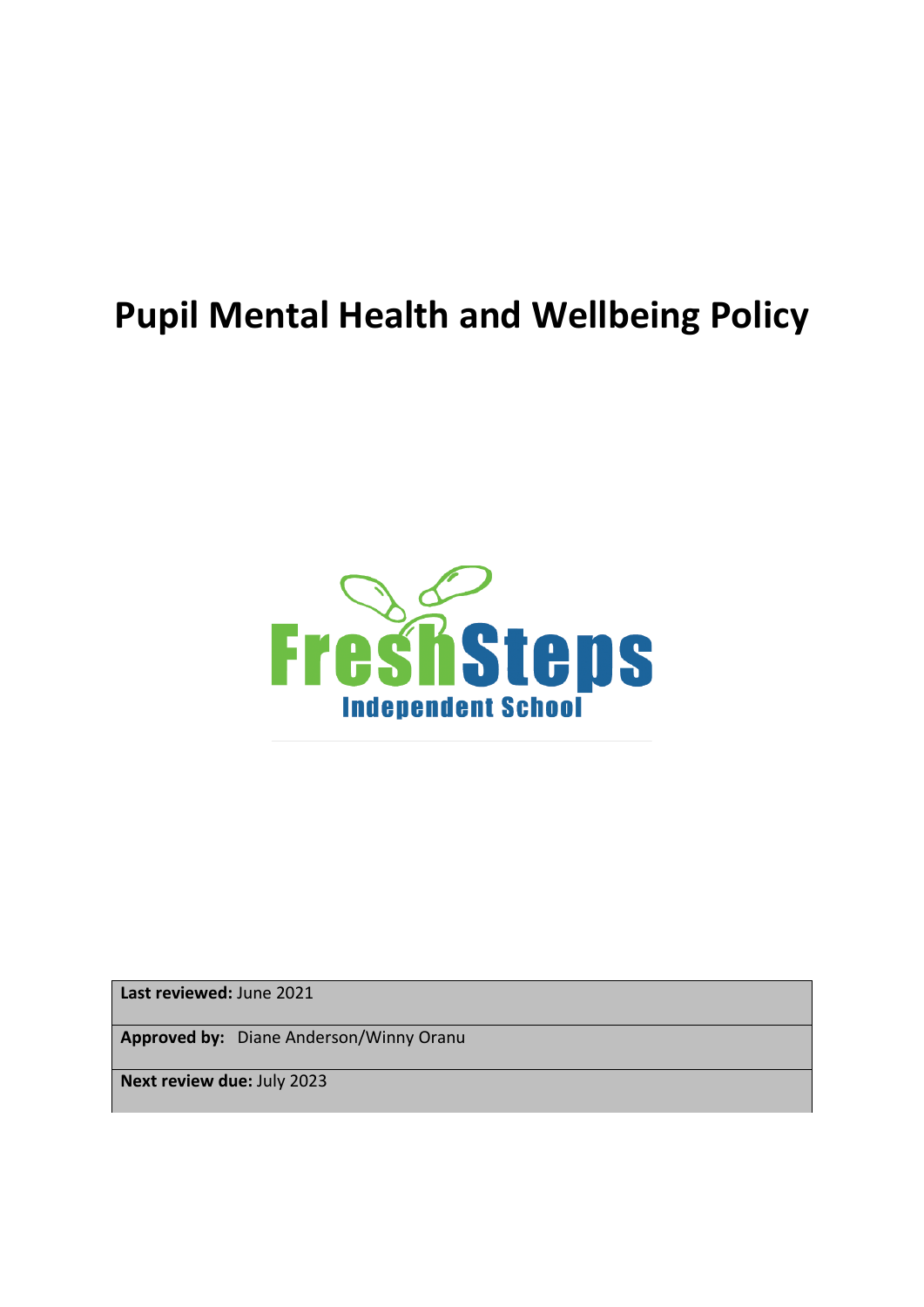## **Rationale**

At FreshSteps we recognise that positive mental health and wellbeing are essential to the development of thriving and successful pupils. It is therefore vital to our aims as an organisation that we provide high quality mental health and wellbeing support.

This policy sets out our commitment to monitoring and improving the wellbeing of our pupils. It sets out some of the ways in which key members of staff take responsibility for the school's approach to promoting positive mental health and wellbeing. It also describes our process for identifying and responding to mental ill health, and the support we make available to all pupils.

This policy is drafted by the deputy head teacher in consultation with the headteacher, senior leadership team (SLT), the designated safeguarding lead, the student manager and reviewed by the governing body annually.

## **1. Aims**

We aim to ensure that our school:

- reduces the stigma attached to mental health issues and promotes positive wellbeing in all pupils
- provides a secure environment that encourages openness and trust
- can respond effectively to concerns about pupils' mental health
- embeds the skills pupils need to make good decisions about their own mental health and wellbeing
- offers comprehensive pastoral and medical support that is accessible to all pupils.

## **2. Roles and responsibilities**

## *The school's designated lead for mental health* **and wellbeing is responsible for:**

- coordinating the school's approach to promoting positive mental health and wellbeing
- providing all members of staff with the knowledge and skills they need to identify signs of mental ill health in pupils
- building strong working relationships with child and adolescent mental health services and other external partners
- reporting to the governing body on the school's wellbeing policy and programmes
- working with SLT, governing body, school staff, parents and pupils to create an environment where everyone feel safe, supported and motivated.

## **The headteacher is responsible for:**

- reviewing this policy on a regular basis, ensuring that it is developed in consultation with pupils, parents and members of staff
- ensuring that staff are equipped with the appropriate training to support pupils in mental health and wellbeing
- listening to the views of pupils and making sure that they have opportunities to contribute to the decision-making process
- ensuring that the school shares information on mental health with all pupils.

The headteacher implements these responsibilities with the support of appropriate members of the senior leadership team such as the deputy headteacher, senior leaders and pastoral staff.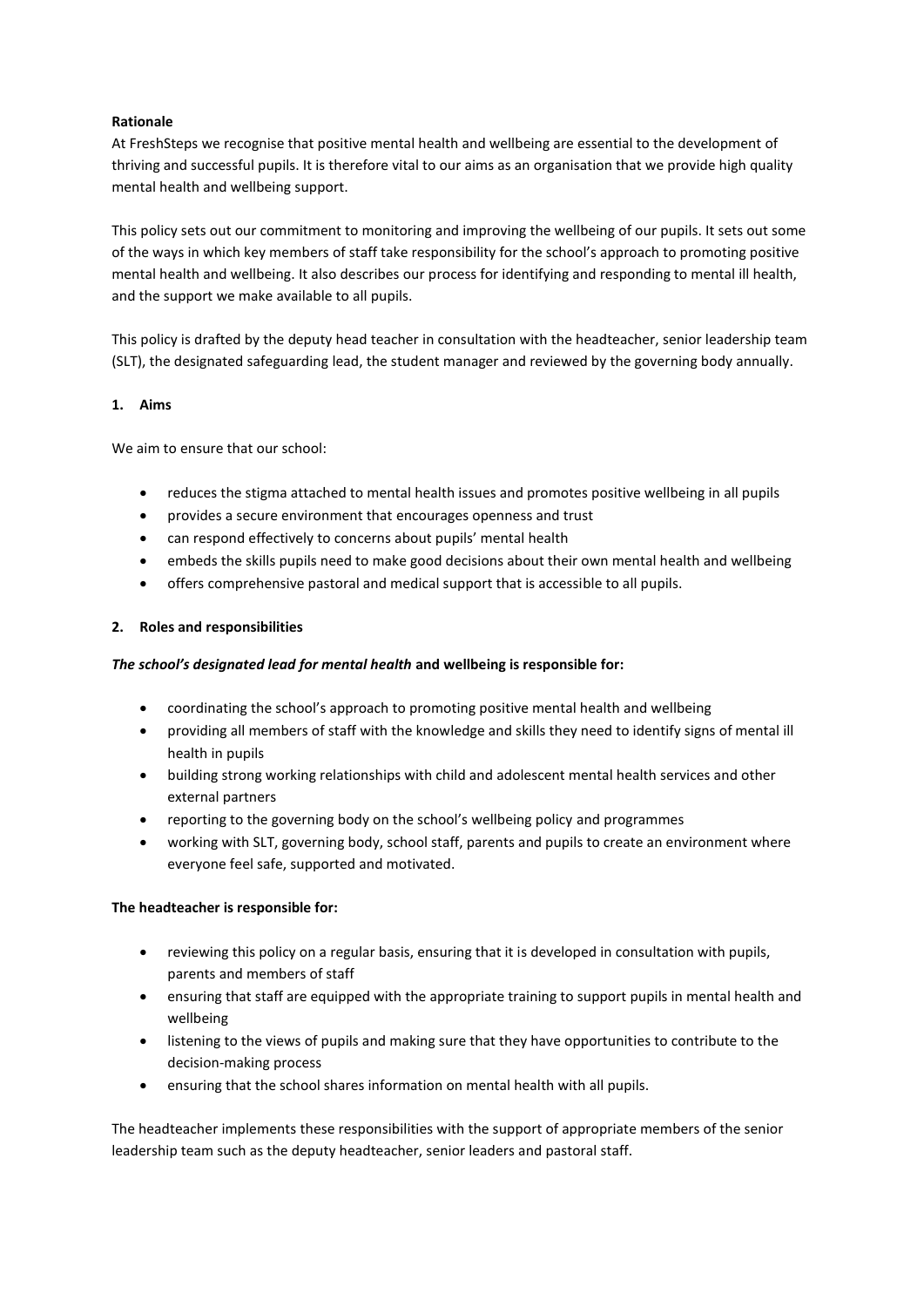## **The designated safeguarding lead is responsible for:**

- keeping detailed records of any significant mental health concerns.
- liaising with external services where there are any significant mental health concerns.
- acting as a source of support and expertise to the school community.

# **All members of school staff are responsible for:**

- treating all pupils with empathy, respect and kindness
- encouraging pupils to disclose concerns or seek help when necessary
- reporting any wellbeing or mental health concerns to the school's designated lead for mental health and wellbeing.

## **Examples of good practice at FreshSteps include:**

- organising whole-school or year group assemblies to discuss specific mental health and wellbeing issues
- arranging for external speakers to visit and discuss topical issues such as the use of social media or the impact of body image
- using key dates such as Mental Health Awareness Week and World Mental Health Day as opportunities to raise the profile of mental health
- holding designated health and wellbeing days, organising activities across the curriculum
- dedicating time to celebrate pupils' academic and extracurricular achievements
- including pupil wellbeing in lesson observation criteria for teaching staff
- running mindfulness sessions to prepare pupils for a relaxed day
- using displays and bulletins to signpost pupils to sources of support
- organising a tutor programme so that pupils have regular opportunities to discuss mental health issues in small groups.

## **3. Mental health and wellbeing in the curriculum**

FreshSteps is committed to promoting physical health and mental wellbeing through in-classroom teaching. In addition to the basic steps pupils can take to care for themselves, teachers will put specific emphasis on the skills young people need to overcome setbacks and succeed in the face of adversity.

The school's PSHE curriculum will include lessons on mental health and wellbeing, as well as the importance of relationships. To emphasise the benefits of spending time outdoors, pupils will engage in regular off-site activities

## **4. Supporting individual pupils**

All members of staff will work together to identify and monitor mental health concerns. Open communication between members of staff will help to create a 'first line' in supporting individual pupils and responding to disclosures. Staff will record information accurately and regularly in order to track concerns. This will complement the school's pastoral tracking processes. In addition, senior and pastoral leaders will meet frequently to discuss any ongoing concerns and make suitable arrangements as required.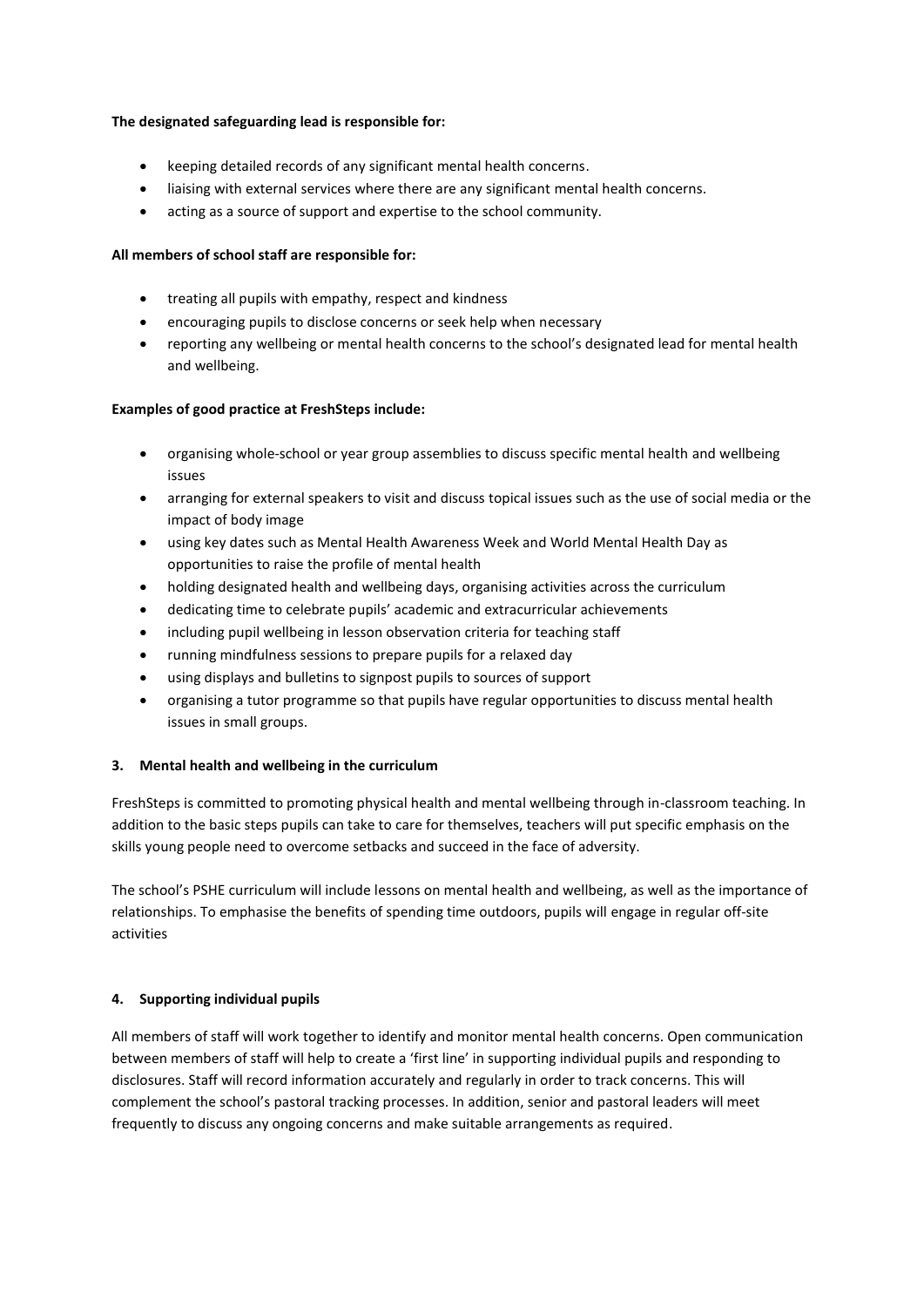## **Staff will be encouraged to look out for:**

- erratic, unaccountable behaviour (e.g. leaving lessons suddenly)
- changes in sleeping habits
- disengagement from work or extracurricular activities
- unexpected or disproportionate reactions to ordinary situations
- aggressive or compulsive behaviour
- a drop in academic achievement
- a drop in attendance
- isolation from peers
- dysfunctionality in family life
- talking about self-harm or suicide
- changes in appetite
- changes in clothing
- abusing alcohol or drugs.

FreshSteps will provide a list of all members of staff who are available to discuss mental health concerns confidentially. If a member of staff feels it is appropriate to pass on concerns, they will explain to the pupil who they are going to talk to and what they are going to tell them.

# **5. Providing a network of support**

In addition to supporting individual pupils with mental health and wellbeing concerns, the school will commit to making sure that all pupils can access a cohesive network of pastoral and medical services. These include:

- our pastoral team, who are available at any time of day
- Local authority school nurse
- appointments with an external counsellor commissioned by the school
- The school listener, a designated member of staff who will listen to any personal issues or concerns pupils might have.
- prefects and ambassadors, who are trained to support pupils in their groups.

FreshSteps also works closely with Social Care, educational psychologists, Child and Adolescent Mental Health Services and local police, who are available to pupils during or outside of the school day.

The headteacher and designated mental health lead will work closely together to identify opportunities for staff training, so that all members of staff feel confident in supporting pupils. Examples of good practice at FreshSteps include organising online mental health for all staff and training on how to identify the signs of anxiety and stress.

# **6. Working with families and the community**

At FreshSteps we believe that effective mental health and wellbeing support depends on the input of parents, carers and the broader community. Through our parent coffee mornings (Friends of FreshSteps) parent information meetings, open evenings and parent surveys, we make sure that parents have regular opportunities to inform our approach.

Senior and pastoral leaders are always available to meet parents to discuss any concerns.